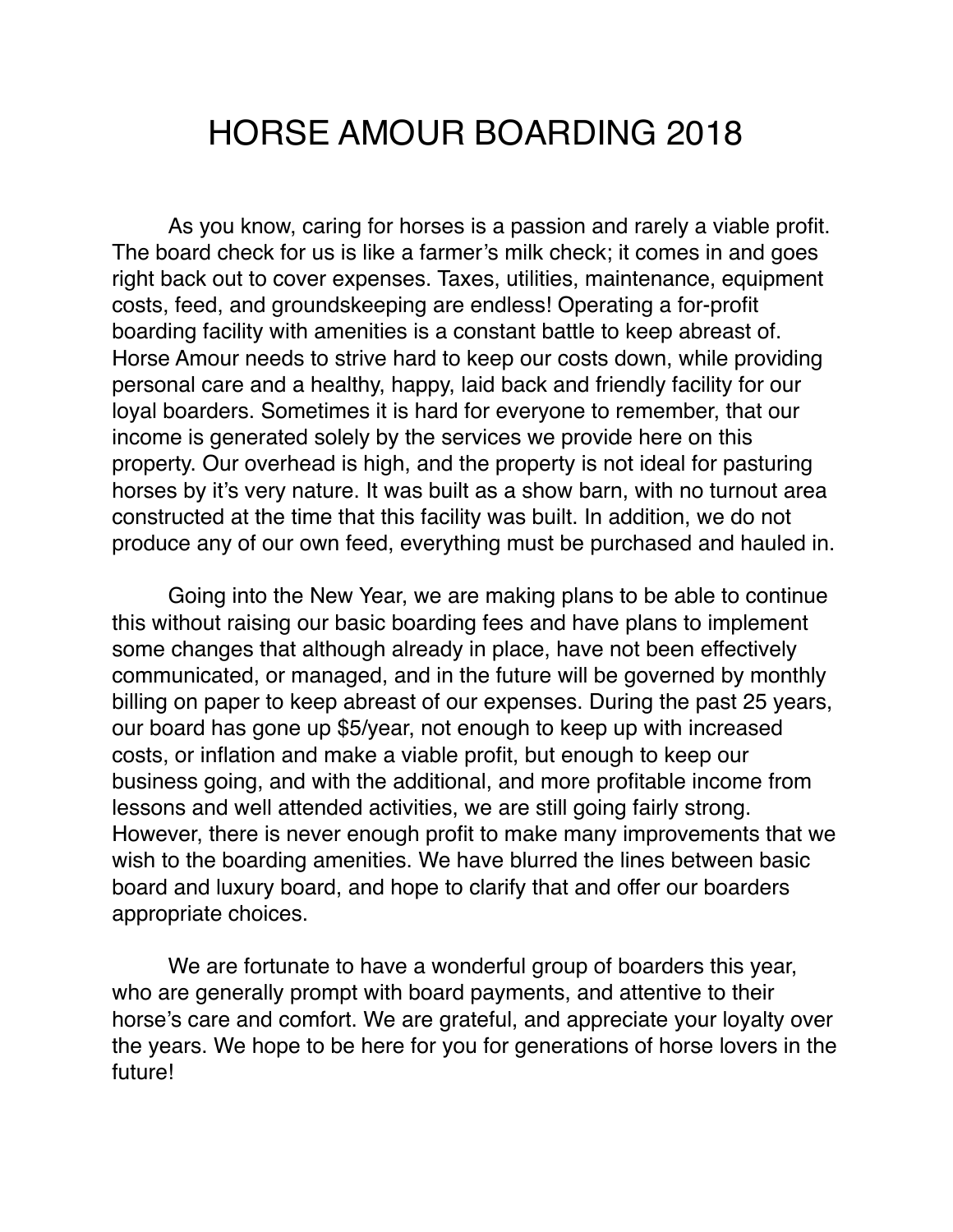However, during the past year we have found ourselves providing more services to boarders than we have budgeted in the board fee. Often basic services provided are not in line with a customers ideals, therefor we are offering some additional alternatives to help you choose the right boarding plan for your horse, and that will allow compensation for us when we provide extra services to accommodate your horse's individual needs.

Entering the new year 2018, we hope to have everyone revisit their boarding contract and let us know what services you would like to have, and what you would like to do yourself.

## \*All board includes:

\*one graining per day, AM, to include up to 3lbs Mane Menu Pellets, 1 lb whole corn and any supplements provided by owner (additional or alternative feed will be supplied by owner, in a rodent proof container)

\*Sentinel Performance premium feed is an available option at \$30/ month but is not included in basic board (this is a management problem that we have lost control of, and basic board does not cover the extra expense of feeding it daily)

\*premier grass hay, two times daily

\*barn supplied water tub in turnout paddock, to be filled daily and cleaned weekly by Horse Amour staff

\*reasonable area for tack storage in aisle, please no more than 1 vertical saddle stack, (up to 3 saddles) and one tack box. Neatness, and keeping area contained is vital for the comfort of your neighbors and barn safety.

\*Basic board DOES NOT include blanketing/unblanketing, fetching for farrier, holding for vet, stall rest, extra bedding, deworming, salt, putting on fly masks, boots, etc, stall cleaning on days when all horses are out, wound care, leg wrapping, hoof soaking, application of medicine, fly spray, hand walking, or specialized turnout. Many of these services are included in the Luxury Board.

*Of course we will occasionally be happy to do any of the above in case of emergency, and do not have unreasonable expectations that the above won't*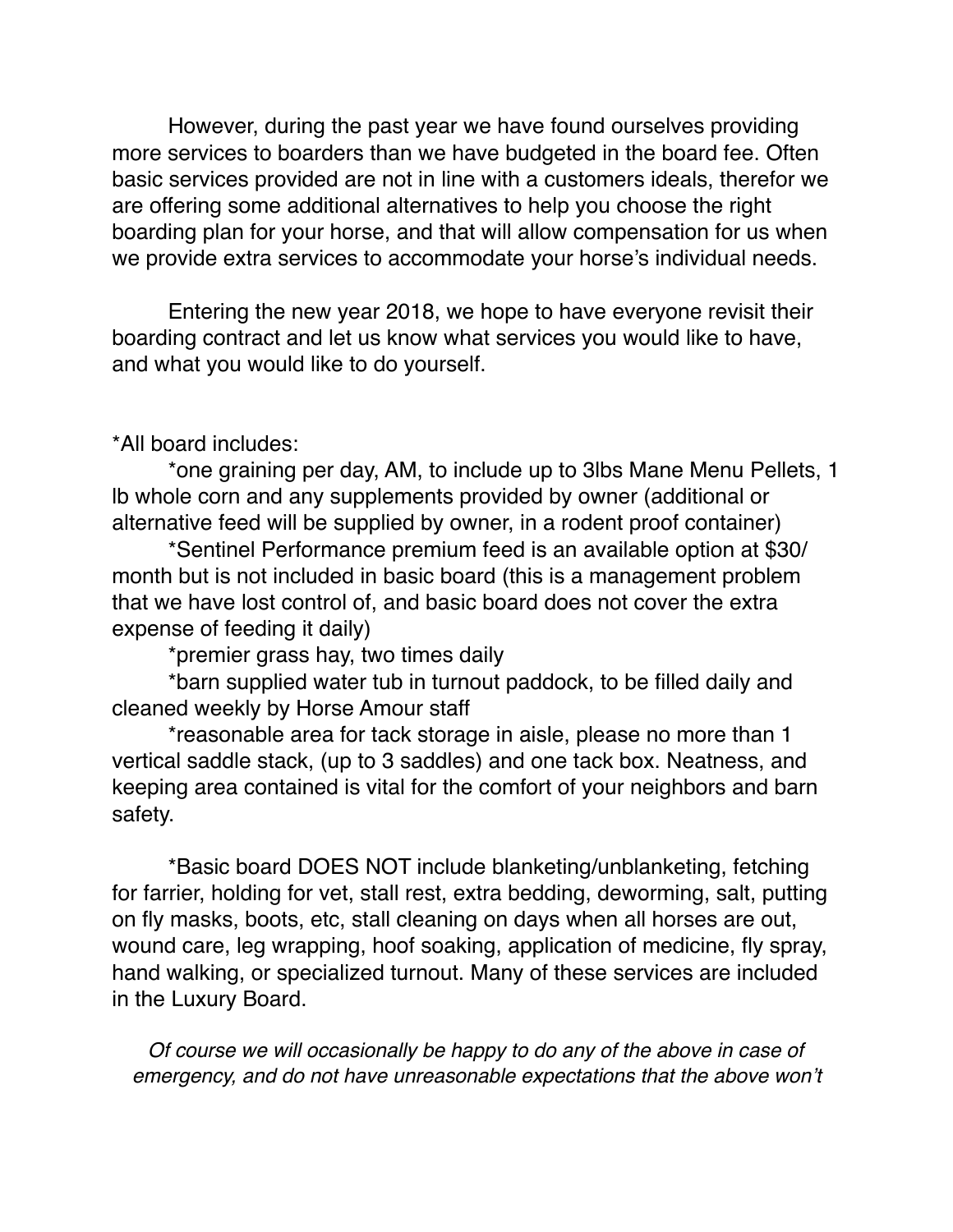*happen sometimes, but TIME IS MONEY, and we will not provide any of the above, ongoing, without collecting a fee for each service.*

We have come up with a reasonable fee chart for "extra" services. Although most of these have been posted for some time, they are rarely remembered by boarders, therefor we are going to institute a monthly billing system for services used. We want you to be happy, and your horse well cared for, so please let us know what we can do for you, and what you would prefer us not to do.

\*Blanketing. Please use waterproof, breathable sheets and blankets. If your horse is roasting in his winter blanket at 50 degrees, and you can't make it out to the barn, yes, we will pull it off. But we do not want to be doing this every day, unless it is a service you have made arrangements for. With 15 boarders here, it would take an extra hour to blanket and unblanket twice daily. \$6 per blanket change, or twice daily for \$10

\*Fetching for farrier. Happy to do this for \$10, and we or the farrier will turn your horse out after. Holding for farrier not included, assumption is that all horses will crosstie.

\*Holding for vet. \$20. This involves occasional physical injury. And occasionally much more time than planned. No exceptions!!!

\*Stall confinement. When your horse is in, and all the rest are out, it makes a lot more work. Additional stall cleaning, shavings and hay are the obvious, but there are extra water buckets when he/she isn't drinking from his outside hose filled tub, and he is bored and lonesome. We often throw him/her extra sympathy feed, or have to listen to him/her whinny for his buddies when we are trying to teach. We also try to give him/her private arena time in the winter, or dressage ring grass turnout in the summer. We will have to clean his/her stall at 4am on a day when we are trying to get off the hill to compete our own horses. Stall rest is welcome, we love to care for your horse! But please, please acknowledge us for the extra work with money. Stall rest is well worth the extra \$7/day we charge for it.

\*Fly masks. Every boarding barn's nemesis! Well intentioned, but often seen on the ground in your horse's paddock, or caught on one ear and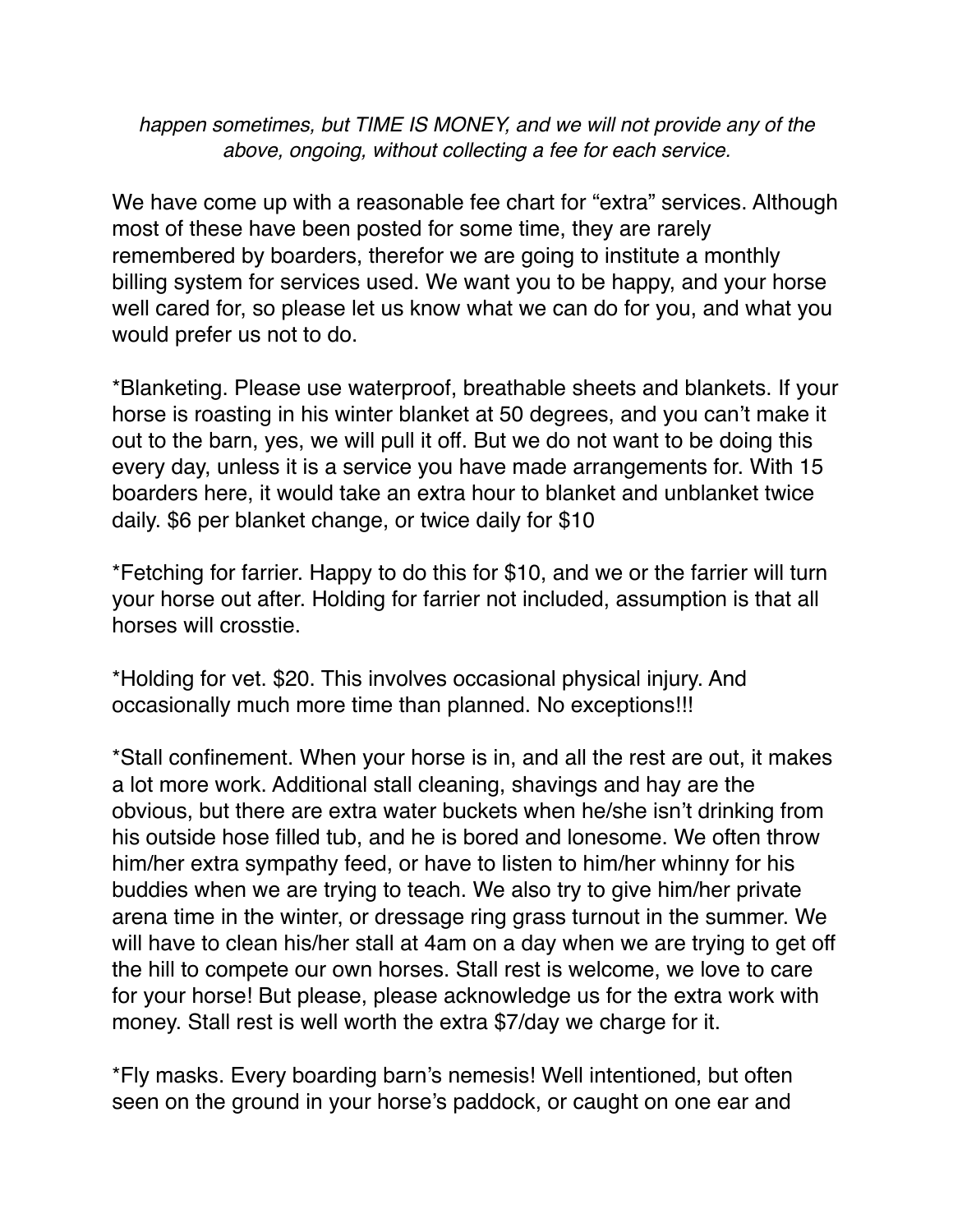wrapped around his neck with flies caught inside. We are happy to put them back on if we have time, but very often we are hurrying to the next responsibility and often see that mask on the ground for days. If it MUST be on—let us know or consider upgraded board.

\*Bell boots for turnout. Please use boots only if necessary, and be able to check them regularly. If we see one missing, and we don't see it anywhere obvious, we are not going to search your paddock for it and put it back on.

\*Standing wraps, icing, soaking, application of medicine, wound treatment and hand walking are all the responsibility of the owner. Of course we will happily do ALL of the above for you in case of emergency, but are not able to do any of these tasks outside of an emergency, or long term, without compensation. Leg wrapping \$10, icing \$10, hoof soaking \$20, medicine application, wound treatment, bandaging and hand walking all can be negotiated, we are happy to do it for you for minimal compensation.

\*Salt. Salt is necessary, and every horse needs free choice access to it. Some time ago we switched to the pricier Himalayan salt licks, which last much longer and do not require a holder that needs occasional replacing. In the long run they are less expensive. However we can't supply the barn with \$10 salt licks and continue to absorb that cost into the board. Many owners like a different brand as well, and you can supply whatever you wish. If you wish us to supply the salt, we will. It will be billed as needed to you. Paddocks also need salt. We have been providing the mineral blocks which are not working, the horses destroy them or the rain does. Block holders are in every paddock now, but they are all empty. Boarders will need to let us know if they would like to supply their own, or have us bill you. Or if anyone has a good idea for the paddock salt issue, please let us know.

In addition to the above, we are always happy to offer extra services for your convenience such as:

\*clipping \*mane pulling \*stall cleaning/bedding for run-ins \*exercise (riding or longing)